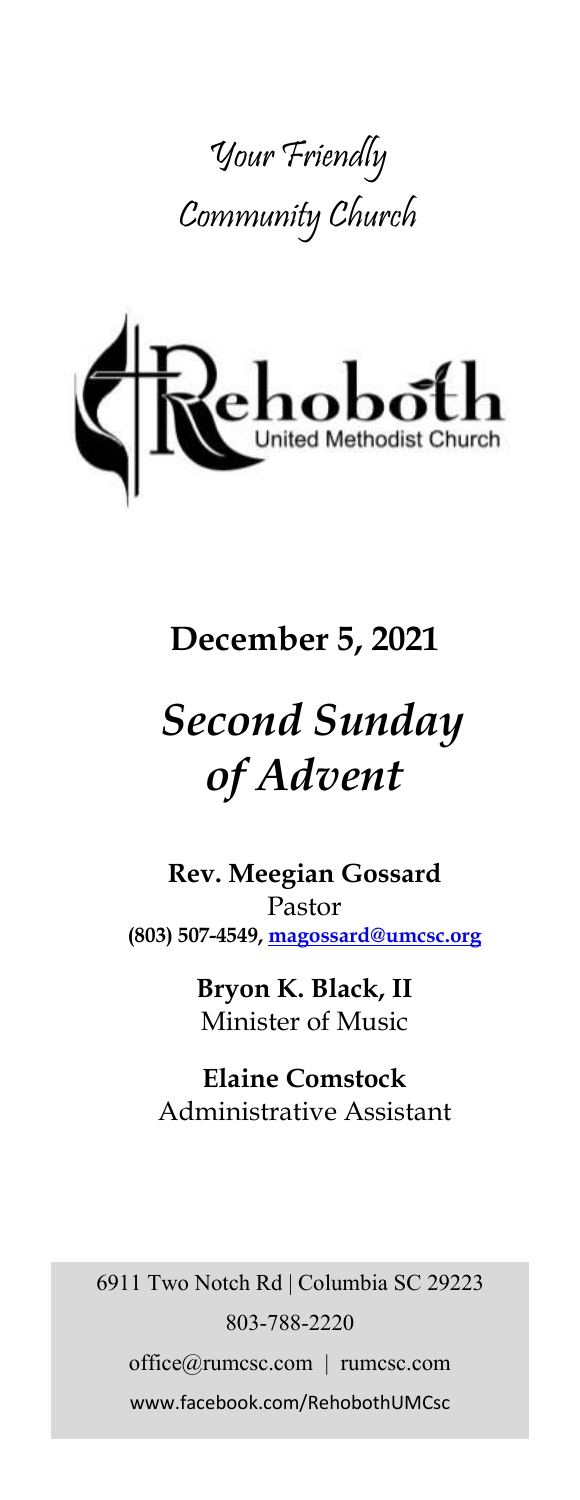## **ORDER OF WORSHIP**

| <b>PRELUDE</b>                                             | "What Can I Give Him"                                                                                                                                                                                      |                                                       |
|------------------------------------------------------------|------------------------------------------------------------------------------------------------------------------------------------------------------------------------------------------------------------|-------------------------------------------------------|
| WELCOME<br><b>&amp; ANNOUNCEMENTS</b>                      |                                                                                                                                                                                                            | Vilma Cobb                                            |
| *CALL TO WORSHIP:<br>loneliness,<br>bring us peace.        | Leader: O, come, O come, Immanuel,<br>People: And be light for our darkness.<br>People: An oasis for our searching.<br>Leader: O, come, O come, Immanuel,<br>People: Restore our joy, heal our wounds, and | Leader: Be comfort in our grief, and a friend for our |
| *HYMN                                                      | "Lo, How a Rose E'er Blooming"                                                                                                                                                                             | #216                                                  |
| <b>LIGHTING OF THE ADVENT WREATH</b><br>The Brazell Family |                                                                                                                                                                                                            |                                                       |
| <b>HYMN</b>                                                | "Light the Advent Candle (Advent Song)"<br>$(verses 1-2)$                                                                                                                                                  | <b>FWS #2090</b>                                      |
| <b>CHILDREN'S MOMENT</b>                                   |                                                                                                                                                                                                            | <b>Sherry Smoak</b>                                   |
| Malachi 3:1-4                                              | <b>OLD TESTAMENT READING:</b>                                                                                                                                                                              | OT #838                                               |
| <b>PASTORAL PRAYER</b>                                     |                                                                                                                                                                                                            |                                                       |
|                                                            | <b>OFFERING</b> (Ushers will come to you.)                                                                                                                                                                 |                                                       |
| <b>OFFERTORY ANTHEM</b>                                    | "Christmas Lullaby"                                                                                                                                                                                        | <b>RUMC Choir</b>                                     |
| *DOXOLOGY                                                  |                                                                                                                                                                                                            | #95                                                   |
| *GOSPEL READING:<br>Luke 3:1-6                             |                                                                                                                                                                                                            | NT #56                                                |
| <b>SERMON:</b>                                             | "The Fear of Home"                                                                                                                                                                                         |                                                       |
| <b>SACRAMENT OF HOLY COMMUNION</b><br>(see insert)         |                                                                                                                                                                                                            |                                                       |
| *HYMN OF INVITATION                                        | "People, Look East"                                                                                                                                                                                        | #202                                                  |
|                                                            | <b>INVITATION TO CHRISTIAN DISCIPLESHIP</b><br>The altar is open for prayer. If you would like the pastor to                                                                                               |                                                       |

pray with you, please so indicate. The doors of our church are open if anyone wants to join by profession of faith or by transfer.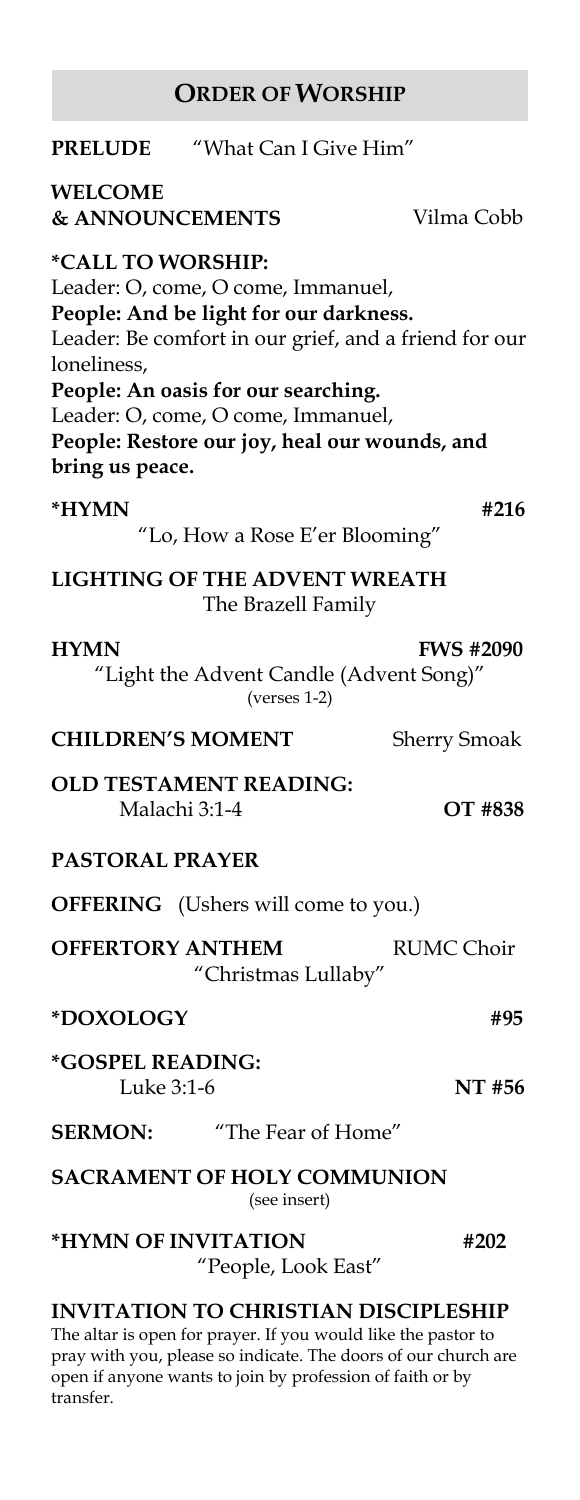#### **\*BENEDICTION**

#### AMEN RESPONSE #898

**POSTLUDE** "People, Look East" *\*Please stand as you are able.*

#### **WELCOME GUESTS**

We welcome you this morning to Rehoboth UMC as we celebrate this beautiful Advent. If you are visiting, please complete a visitor's card located in your pew and place it in the offering plate.

.................................

Pastor Meegian will host a Christmas drop-in at the parsonage (8007 Crestbrook Rd. Columbia, SC 29223) on Saturday, December 11, from 2-5 p.m. Please bring your favorite appetizer to share.

You're invited to attend a concert, "Christmas at Shandon," at Shandon Baptist Church on Forest Drive on Sunday, December 12, at 4 pm and 7pm. Free admission.

The Women of Rehoboth will be having a Christmas Gathering on Tuesday, December 14, from 6-8 pm at the home of Janice Petty. Please bring \$5 for Epworth Children's Home and an appetizer to share. Please contact the church office if you need transportation.

Mark your calendar for a Christmas dinner provided by the UMM after worship on Sunday, December 19. Details to follow.

Rehoboth has adopted a family of four through "Families Helping Families." Their names and gift ideas are located on the angels on the Giving Tree in the narthex. Please feel free to take one or more angels off the tree. Gifts need to be wrapped and tagged with the tear-off label found at the bottom of the angel. If possible, please include a gift receipt. Please return all gifts to the church no later than Sunday, December 12.

Please write your prayer request in the book found on the podium located at the back of the sanctuary before the service begins. Pastor Meegian will receive these requests and lift them up for prayer during worship.